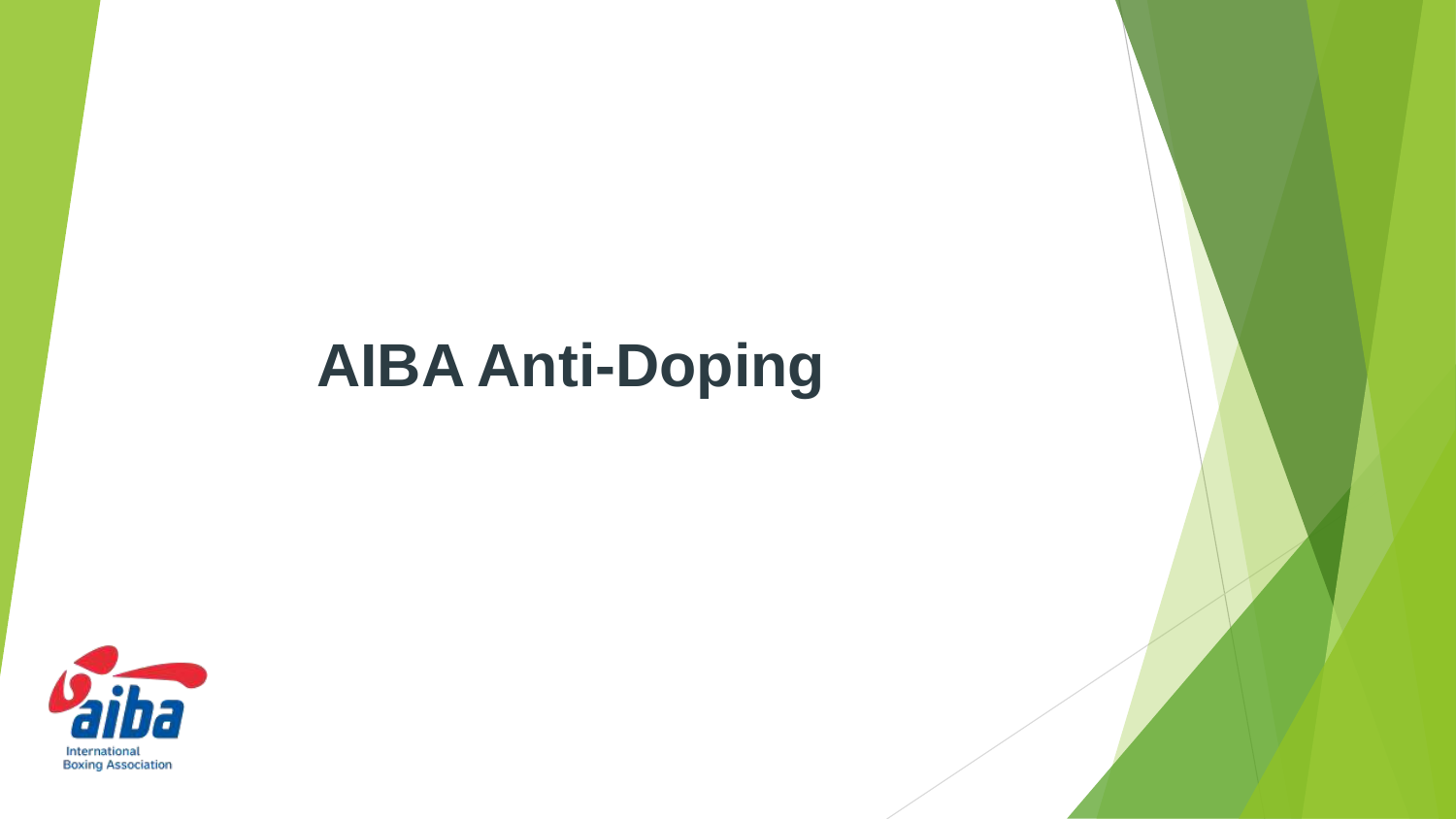## **Why Do You Need to Care?**

- Doping is Cheating, not only a disrespect of your opponents but also a disgrace to the sport of boxing
- **Serious consequences once you are found doped**

Try to imagine if you lose in a gold-medal bout because your opponent is doped

#### **What Rules to Follow and Where to find Guidance?**

- AIBA Anti-Doping Rules
- WADA Prohibited Substance List
- WADA Athletes Reference Guide to 2015 WADA Code

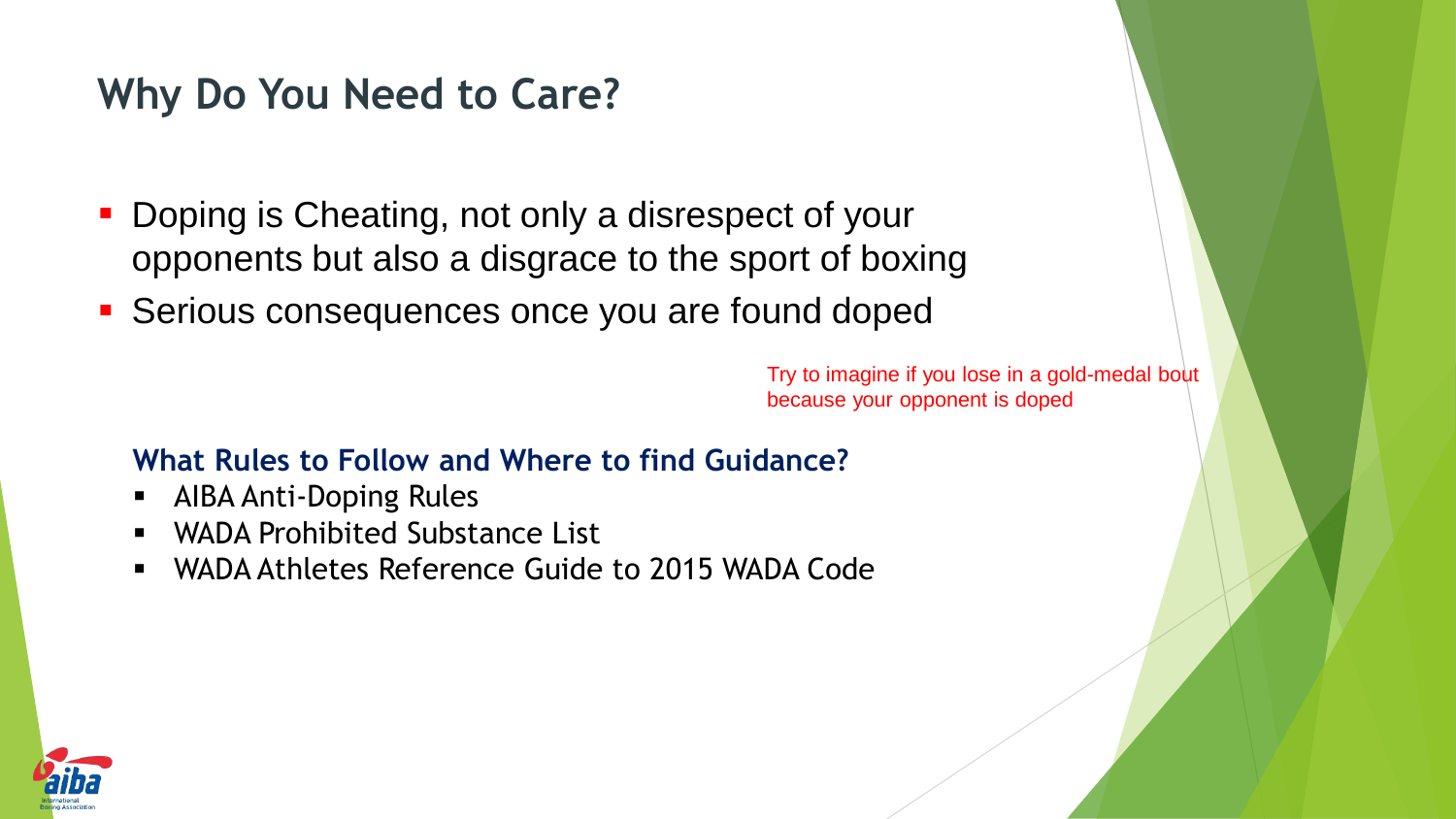#### **What do You Need to Know as an Athlete ?**

- **In-Competition Testing** 
	- **Urine or Blood sample collection**
- RTP & Out-of-Competition Testing
- **Therapeutic Use Exemptions (TUEs)**



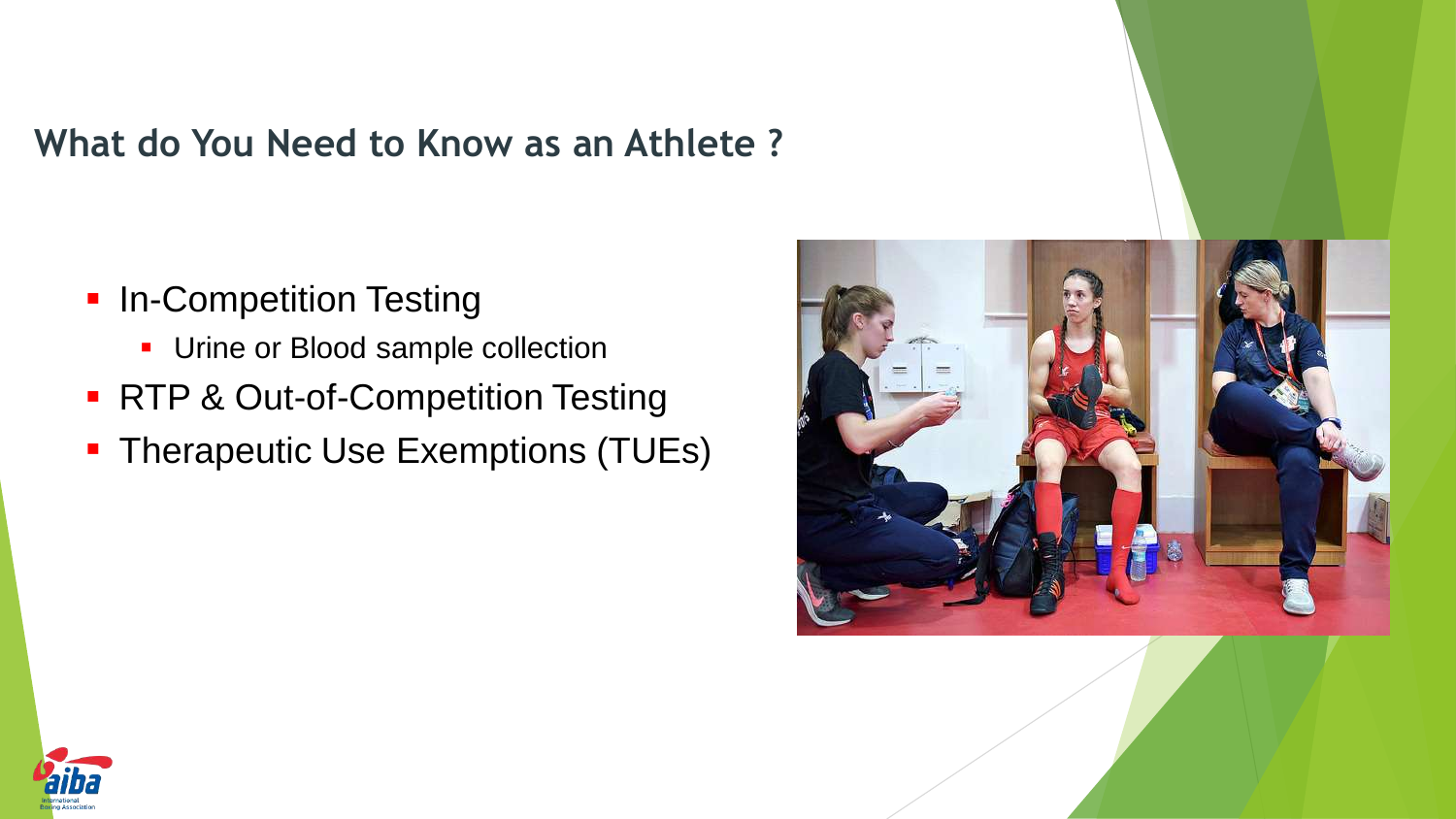#### **What do You Need to Know as an Athlete ?**

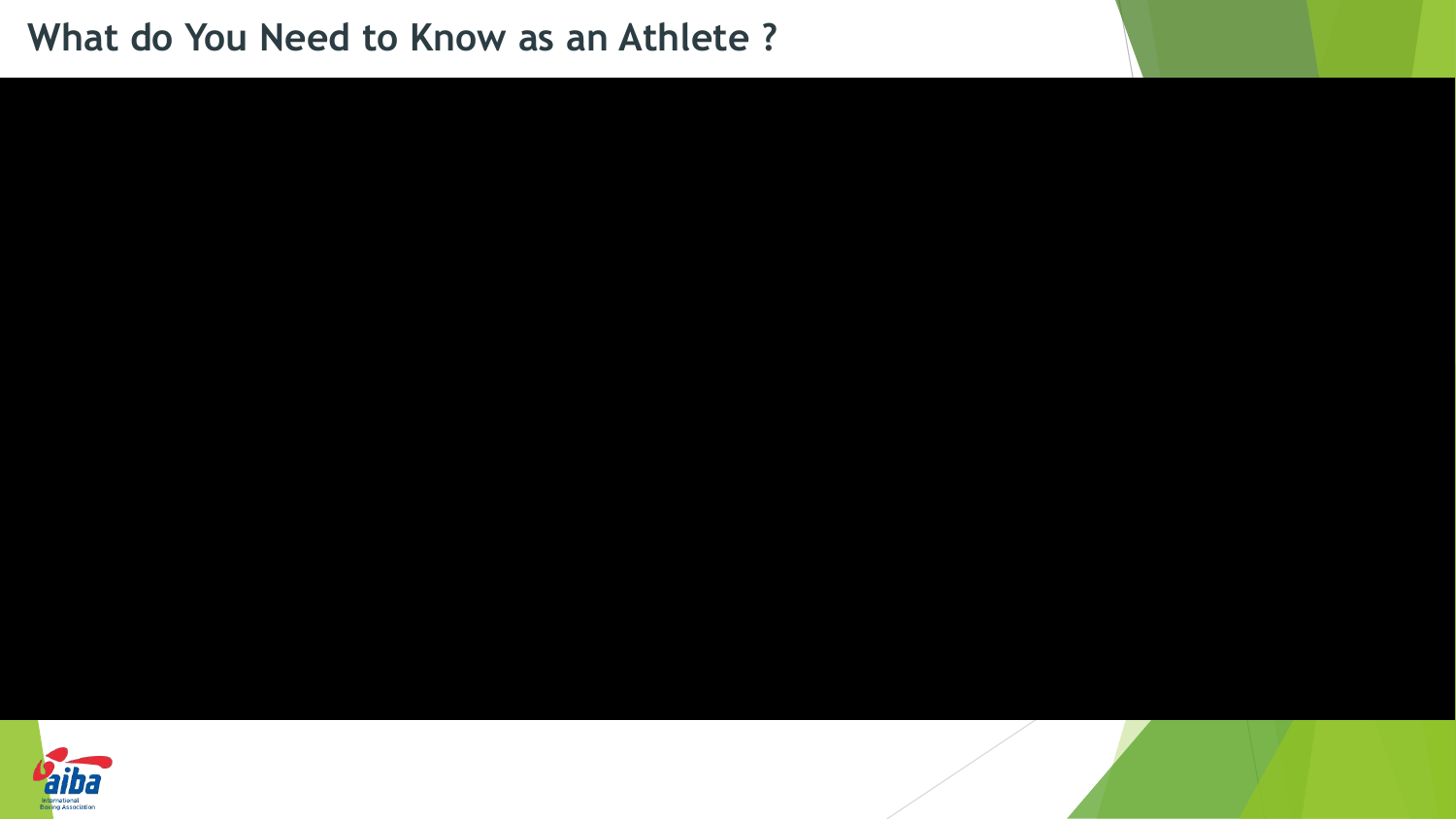#### **In-Competition Testing**

**This is a quick guide to help you understand what you should and can do during a doping test.** 

- You will be notified, and must sign consent, on completion of your competition.
- You must provide photo ID and report immediately to Doping Control.
- Inform the Doping Control Officer (DCO) / Chaperon if you wish to warm down, complete media commitments or attend a medal presentation.
- You must be accompanied by and be in sight of the DCO and/or Chaperon at all times until the test is complete.
- You can have a representative with you.
- You should keep a copy of every form. This is usually the pink copy.
- You should record all medications and supplements taken in the last 7 days.
- You can eat and drink but should choose sealed drinks provided in Doping Control.



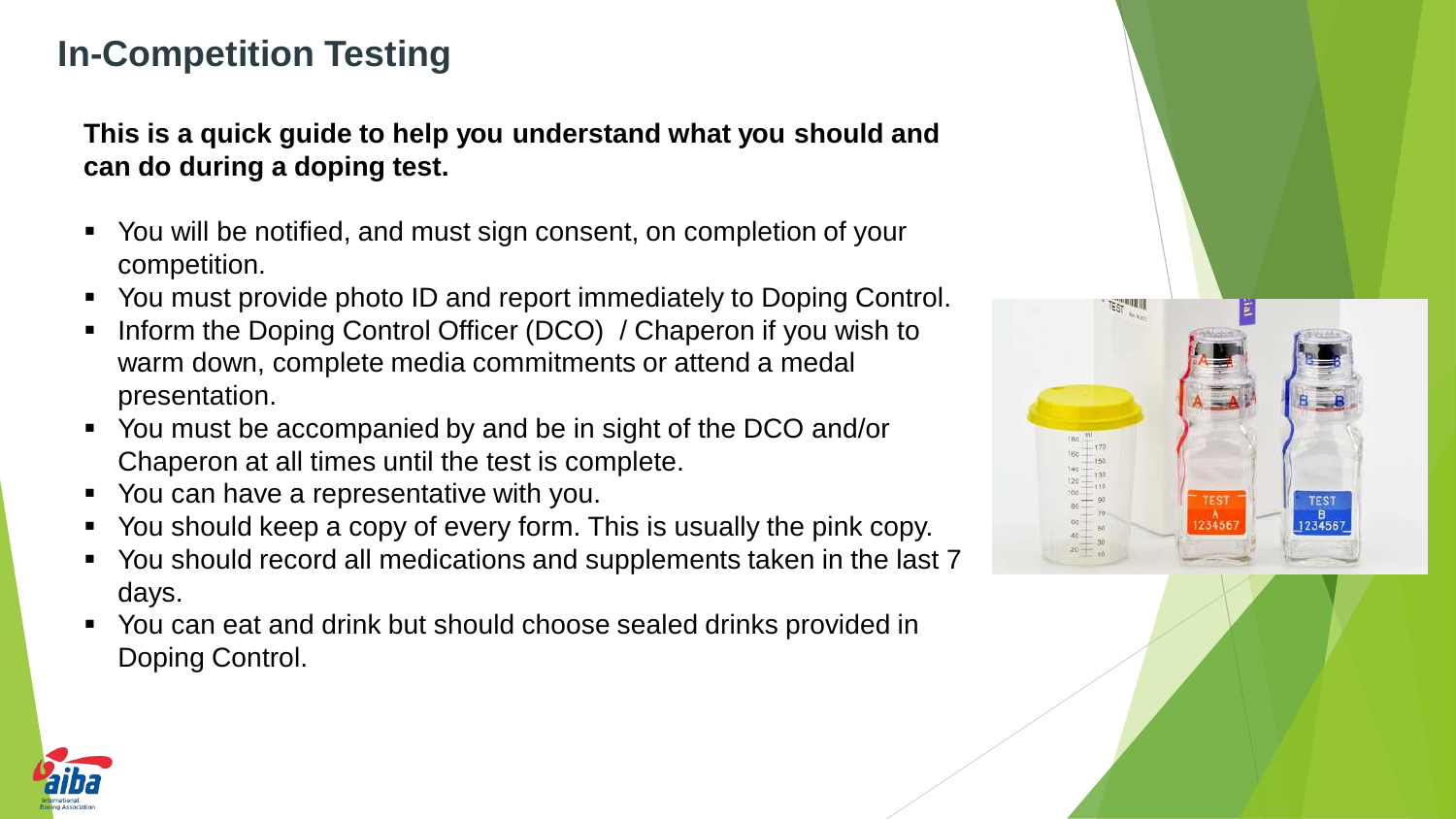### **In-Competition Testing**

- You must check every detail of the form.
- Check that all bottle numbers match. Also that check partial samples and blood sample tubes (if a blood test is included) match.
- Check that the volume, specific gravity and time markers are correct.
- Write down all medication and supplements taken in the last 7 days.
- Record any comments on the procedure that you may have.
- Remember to double check everything.
- You, your accompanying person and the DCO and/or Chaperon must all sign the form.
- You will have a copy of the form. You should keep your pink copy safe at least until you receive notification of a negative test.

|             | DOPING CONTROL FORM<br>FORMULAIRE DE CONTRÔLE DU DOPAGE<br><b>SCREAMENT</b><br><b>AND THE SERVICE</b><br><b>WELF-RIGHTENDER</b><br>1. IDIALITY INSTITUCTION - ROTATICATION CO SPONSY                                                                                                                                                                                                                                                                                                                                                                                             |  |  |  |  |  |
|-------------|----------------------------------------------------------------------------------------------------------------------------------------------------------------------------------------------------------------------------------------------------------------------------------------------------------------------------------------------------------------------------------------------------------------------------------------------------------------------------------------------------------------------------------------------------------------------------------|--|--|--|--|--|
|             | will be a<br><b>REAL</b><br>加热                                                                                                                                                                                                                                                                                                                                                                                                                                                                                                                                                   |  |  |  |  |  |
|             | E<br>ALCOHOL: UNITS<br><b>SHOP</b>                                                                                                                                                                                                                                                                                                                                                                                                                                                                                                                                               |  |  |  |  |  |
|             | <b><i>START START STARTS</i></b>                                                                                                                                                                                                                                                                                                                                                                                                                                                                                                                                                 |  |  |  |  |  |
|             | $\overline{1}$<br><b>LANGUAGE THE</b><br>.<br>All the state of the second continues, colorated use and a cryptal constrainty as small of<br>All the state and state and second contact and state and state and state and state and state<br>All the state and statistical contac<br><b>AUTOMOTIVE</b>                                                                                                                                                                                                                                                                            |  |  |  |  |  |
|             | <b>HAMES</b>                                                                                                                                                                                                                                                                                                                                                                                                                                                                                                                                                                     |  |  |  |  |  |
|             | <b>PERSONAL</b><br><b>BE GRANDED</b>                                                                                                                                                                                                                                                                                                                                                                                                                                                                                                                                             |  |  |  |  |  |
|             | 2. 4THLITE INFORMATION - INVURNATION CONCERNANT LEEPORTY                                                                                                                                                                                                                                                                                                                                                                                                                                                                                                                         |  |  |  |  |  |
|             | <b>SEE painter assure</b><br><b>LES HANG</b><br><b><i>USTRA-ALL</i></b><br>contract sales is adapted to                                                                                                                                                                                                                                                                                                                                                                                                                                                                          |  |  |  |  |  |
|             | <b>DIST  95</b><br>SLAN (WHY IS - 5) (WHY AN UNION<br><b>ME / HTML/STORIES</b><br><b>HELL</b> LYBER<br>1. INFORMATION FOR AKALYSIS - INFORMATION SCONCERNANT ZAKAZYSE                                                                                                                                                                                                                                                                                                                                                                                                            |  |  |  |  |  |
|             | 2008033<br><b>PER CRESTIN</b><br>34911027410                                                                                                                                                                                                                                                                                                                                                                                                                                                                                                                                     |  |  |  |  |  |
|             | 100.00 000<br><b>EWI</b>                                                                                                                                                                                                                                                                                                                                                                                                                                                                                                                                                         |  |  |  |  |  |
|             | <b>PARTIAL SAMPLE</b><br>ŧ<br>I                                                                                                                                                                                                                                                                                                                                                                                                                                                                                                                                                  |  |  |  |  |  |
|             | <b>CONNECTION</b><br><b>Michi</b><br><b>MAY, NORM.</b><br>用图<br>÷h<br>WEIGHTED STAY<br><b>RESIDENTS AND STRUCKS</b><br>w.<br><b>P-16 A-1</b>                                                                                                                                                                                                                                                                                                                                                                                                                                     |  |  |  |  |  |
|             | K.<br>I<br>A/B<br>1.0<br>ю                                                                                                                                                                                                                                                                                                                                                                                                                                                                                                                                                       |  |  |  |  |  |
|             | æ<br>A/II<br>$1 + 0$<br>ю                                                                                                                                                                                                                                                                                                                                                                                                                                                                                                                                                        |  |  |  |  |  |
| □<br>$^{+}$ | æп<br>A/B<br>1,0<br>u.                                                                                                                                                                                                                                                                                                                                                                                                                                                                                                                                                           |  |  |  |  |  |
|             | 27<br>A/B<br>1, 0<br>яG                                                                                                                                                                                                                                                                                                                                                                                                                                                                                                                                                          |  |  |  |  |  |
|             | intribut a administratif describing pages) . Aposto a administrativa professoria a collectivati a aposan Conti<br>Ad the stabilization of consists of exact that the designed which also actual as canada and<br>100.003<br><b>CONTRACTOR DE SUR DES</b><br>DIREKT DUELS AND - CONSISTENT PRINT JESSEN ROLL<br>UNITED SPECIFIERS AND A RESULT OF A SECTION OF A SECTION OF CONTRACTOR CONTRACTOR OF A SECTION OF A SECTION OF<br>.200<br>щ<br>A. CONFIDENTION OF PROCEDURE FOR UNINE AND/OR BLOOD TESTING + CONFIRMATION OF LA PROCEDURE POOR LE CONTRÔLE D'URINE ET/03/38' JANE |  |  |  |  |  |
|             | POMERS LIFT MARKET ANNOUNCED AND LODGED COMMUNICATION CONTINUES IN THE TOP OF<br>89.180<br>THE CONTRACT OF THE ASSESSED FOR                                                                                                                                                                                                                                                                                                                                                                                                                                                      |  |  |  |  |  |
|             | <b>MASS STRAKING - APROVATIVE PRINT</b>                                                                                                                                                                                                                                                                                                                                                                                                                                                                                                                                          |  |  |  |  |  |
|             | <b>JNE 1 891</b><br>Local Local<br>STACKSHIPS FOR 1 ABRICATIONS                                                                                                                                                                                                                                                                                                                                                                                                                                                                                                                  |  |  |  |  |  |
|             | (493) - 209                                                                                                                                                                                                                                                                                                                                                                                                                                                                                                                                                                      |  |  |  |  |  |
|             | THE OCCUPATION OF A REPORTED HIS CORP. THE REPORT OF A RECOVERED A 1997 VICTOR ACCOUNTS A STANDARD OF THE MISSION OF REPORT OF THE STANDARD CONTRACT OF A STANDARD CONTRACT OF A STANDARD CONTRACT OF A STANDARD CONTRACT OF A<br>HALLMARK ARCHITECT IN THIRD ALL CHARGE IN A REPORT A RUSSIAN SERVICE AND CONTROL                                                                                                                                                                                                                                                               |  |  |  |  |  |
|             | A RELATED TRYING TO THE COUNTRY AND A STOLET WAY TO DESCRIPTION A STOLET AND THE CONTROL CONTROL CONTROL PRODUCTS AND THE STOLEN AND THE CONTROL CONTROL CONTROL CONTROL CONTROL CONTROL CONTROL CONTROL CONTROL CONTROL CONTR<br>AN A 5T STRAPPLE CO START AND ART CONTROLLED AND RELEASED FOR MINOR CONTROLLED SERVICIDATE.<br>ENTERNANT                                                                                                                                                                                                                                       |  |  |  |  |  |
|             | REPORT DOPING IN SPORT: https://speaking.org/a-seda-uma.org - SHIMLEF ON ACTEDE DOVINE DAMS at SPORT : Https://goodle.gov.adv-e-ma.org                                                                                                                                                                                                                                                                                                                                                                                                                                           |  |  |  |  |  |
|             |                                                                                                                                                                                                                                                                                                                                                                                                                                                                                                                                                                                  |  |  |  |  |  |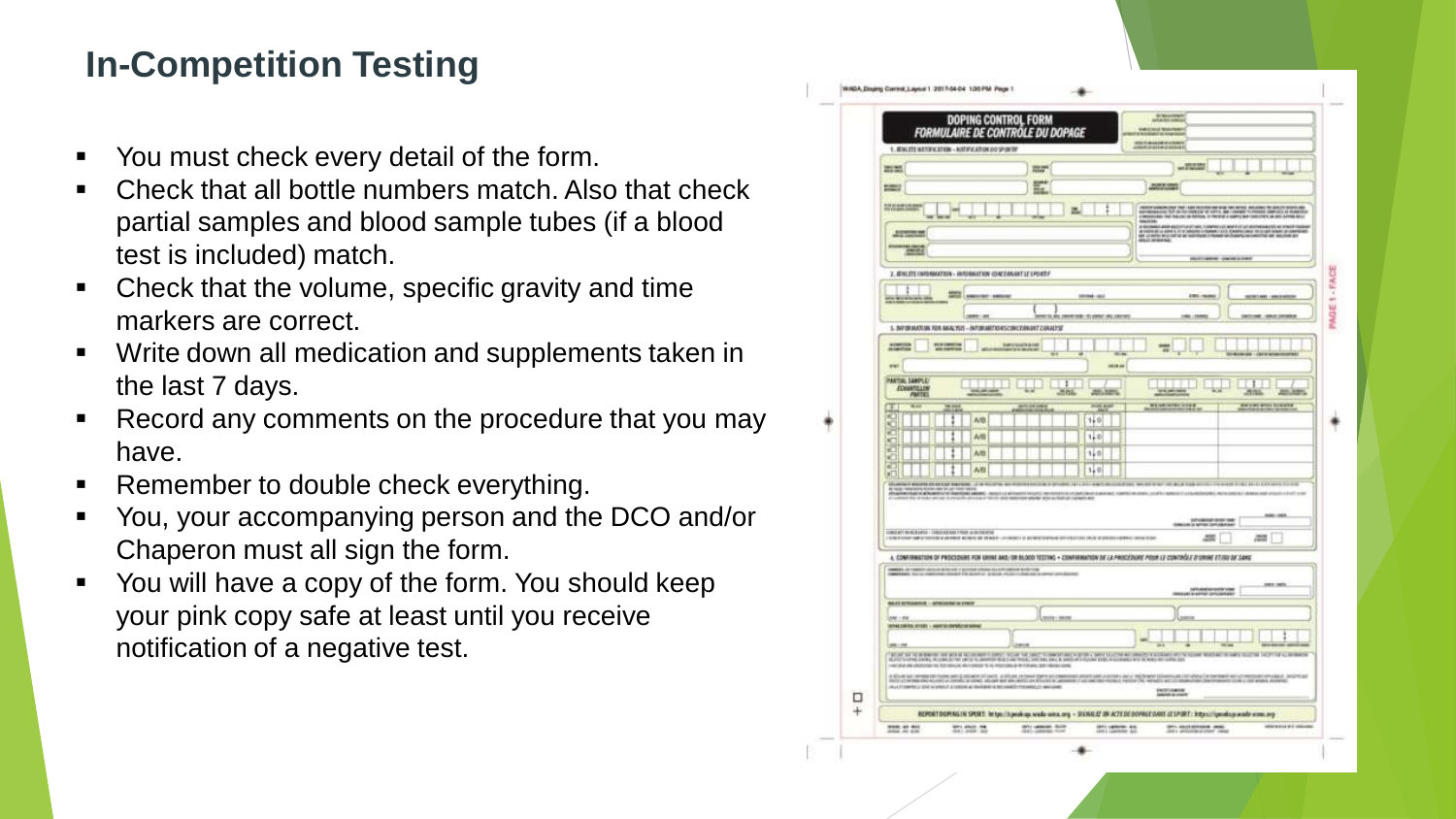#### **In-Competition Testing-Blood Sample**

- If you also need to provide a blood sample you will need to fill in a further blood sampling form.
- You must consent to giving the blood sample. You wait for two hours post exercise and you will have to sit down for 10 minutes prior to having the sample drawn.
- **Fully check all sample codes and other details.**
- **Record any recent altitude trips or hypoxic tent use as** well as blood transfusions or significant loss of blood.
- **Remember to double check everything before you sign** and hand over the form.
- As in the urine test you need to take and conserve your pink copy of the form.

|                                                        |                                                                                                                                                                                                                                                                                                                                                |                                                         |                                      | P/Montreal         |                                      |  |  |
|--------------------------------------------------------|------------------------------------------------------------------------------------------------------------------------------------------------------------------------------------------------------------------------------------------------------------------------------------------------------------------------------------------------|---------------------------------------------------------|--------------------------------------|--------------------|--------------------------------------|--|--|
|                                                        |                                                                                                                                                                                                                                                                                                                                                | DOPING CONTROL FORM<br>FORMULAIRE DE CONTRÔLE DU DOPAGE |                                      | <b>Ing Stormer</b> |                                      |  |  |
|                                                        | 1. IDIALITY NOTIFICATION - ROTATICATION OR SPONSY                                                                                                                                                                                                                                                                                              |                                                         |                                      |                    | <b>REAL Professional disclosurer</b> |  |  |
| 201205                                                 | an Pistone<br><b>Hiller</b>                                                                                                                                                                                                                                                                                                                    |                                                         |                                      |                    |                                      |  |  |
| <b>STEP</b>                                            | 酛<br>AMARINEZ                                                                                                                                                                                                                                                                                                                                  |                                                         |                                      |                    |                                      |  |  |
| INVARIABLE                                             |                                                                                                                                                                                                                                                                                                                                                | 医                                                       |                                      |                    |                                      |  |  |
|                                                        |                                                                                                                                                                                                                                                                                                                                                |                                                         |                                      |                    |                                      |  |  |
| 22323                                                  | a describir andares processor and connected and a current memorial or many con-<br>All contrast as agents, or a plasma constant and disposition through an additional contrast.<br>All contrasts are all contrasts of the constant o                                                                                                           |                                                         |                                      |                    |                                      |  |  |
| <b>WELL</b>                                            |                                                                                                                                                                                                                                                                                                                                                |                                                         |                                      |                    | <b>BE CONTROLLED</b>                 |  |  |
|                                                        | 2. 4TH ITE INFORMATION - INSURALITIEN CONCERNANT LEGACIER                                                                                                                                                                                                                                                                                      |                                                         |                                      |                    |                                      |  |  |
|                                                        | <b>MES</b> AMASSAD ANGLIN                                                                                                                                                                                                                                                                                                                      |                                                         | <b>SECRETARY</b>                     | 2012-House         | permitted calculate                  |  |  |
|                                                        |                                                                                                                                                                                                                                                                                                                                                |                                                         |                                      |                    |                                      |  |  |
|                                                        | 20091-002<br>1. INFORMATION FOR ANALYSIS - INFORMATIONSCONCERNANT EARAILYST                                                                                                                                                                                                                                                                    |                                                         | 19, Mr. (WWW.IDE - 9) (WWW.IN), (WVW |                    | <b>WHAT'S</b>                        |  |  |
|                                                        | <b>PER CHRISTIN</b>                                                                                                                                                                                                                                                                                                                            | <b>Substitution and</b>                                 |                                      |                    |                                      |  |  |
|                                                        | $\sim$                                                                                                                                                                                                                                                                                                                                         |                                                         |                                      |                    |                                      |  |  |
| ewi-                                                   |                                                                                                                                                                                                                                                                                                                                                |                                                         | 10010-008                            |                    |                                      |  |  |
| <b>PARTIAL SAMPLE</b><br>ECHANTILLON<br><b>PARTIES</b> |                                                                                                                                                                                                                                                                                                                                                | Ŧ<br>mms                                                | <b>MAD, SURFA</b>                    |                    | m                                    |  |  |
| w                                                      | w<br>-                                                                                                                                                                                                                                                                                                                                         |                                                         | <b>PURE AL</b>                       | WEIGHTENCHER<br>٠  | <b><i>RESACHING BEAUTY</i></b>       |  |  |
| ĸc                                                     | 1<br>A/B                                                                                                                                                                                                                                                                                                                                       |                                                         | 74.0                                 |                    |                                      |  |  |
| ĸ                                                      | A/II                                                                                                                                                                                                                                                                                                                                           |                                                         | $1 + 0$                              |                    |                                      |  |  |
| æ                                                      | A/B                                                                                                                                                                                                                                                                                                                                            |                                                         | 1,0                                  |                    |                                      |  |  |
| z                                                      | A/B                                                                                                                                                                                                                                                                                                                                            |                                                         | 1, 0                                 |                    |                                      |  |  |
|                                                        | FORE WARRINGTON WEAPONE ASSAULT THE GREAT POINT AND A RESIDENCE OF FOR<br><b>BERGHAM NAVERAL (214-5)</b><br>president to a product latitude to a state<br>MARKET TO A REAL PROPERTY AND THE CONTRACT THE REAL PROPERTY AND RELEASED.                                                                                                           |                                                         |                                      |                    |                                      |  |  |
|                                                        |                                                                                                                                                                                                                                                                                                                                                |                                                         |                                      |                    |                                      |  |  |
|                                                        | <b>NHILLING</b><br>SITUATION SPACES                                                                                                                                                                                                                                                                                                            |                                                         |                                      |                    |                                      |  |  |
|                                                        | TORO ATT DE AL CARDA - CONSTANTINO TWOR CORPORATION<br>an i<br>THE EXTERPT WAR UP THERE BY AN OWNER WE WANT THE UNKNOWN TO AN ART OF DETAIL OF THE RESIDENT CONTROL OF THE RESIDENCE OF FEMALES.<br>.200                                                                                                                                       |                                                         |                                      |                    |                                      |  |  |
|                                                        | A. CONFIDENTION OF PROCEDURE FOR UNINE AND/OR BLOOD SESSING + CONFIRMATION OF LA PROCEDURE POOR LE CONTRÔLE D'URINE ET/SUV DE JANE                                                                                                                                                                                                             |                                                         |                                      |                    |                                      |  |  |
|                                                        | COMMERCIA DE CARRIERE DIALIZATA DE LA CALICIA DE ESTADO DEL CONSTITUITO DE CONSTITUITO DE ESTADO DE CONSTITUITO DE                                                                                                                                                                                                                             |                                                         |                                      |                    |                                      |  |  |
|                                                        | 193,1971<br><b>THE CARD COMPANY OF CARD CARD COMPANY</b>                                                                                                                                                                                                                                                                                       |                                                         |                                      |                    |                                      |  |  |
|                                                        | MASS STRAIGHTER - GENERALDE WITHOUT                                                                                                                                                                                                                                                                                                            |                                                         |                                      |                    |                                      |  |  |
| 1,042 + 498                                            | Littera comm                                                                                                                                                                                                                                                                                                                                   |                                                         |                                      |                    |                                      |  |  |
|                                                        | GONZIATOS ATODI - ADATOLOMPAŽCAVARNAE                                                                                                                                                                                                                                                                                                          |                                                         |                                      |                    |                                      |  |  |
|                                                        | 1001100<br>THE RESERVE REMOVE AND RESERVED THREE THIS PART REMOVEMENT SERVED TO A CONSTRUCTION OF THE MENTION WITH THE RESERVED REMOVED A REMOVED A REMOVED A REMOVED A REMOVED A REMOVED A REMOVED A REMOVED A REMOVED A REMOVED A REMOV                                                                                                      |                                                         |                                      |                    |                                      |  |  |
|                                                        | vehicles are demonstrated by the relation designation to be demonstrated at this business and control of the<br>A ROLE DE CHRISTIN PROVINCIA DEL CARLO COMPRETADO DE CONSUMIDADE DE CARDO DE COMPRETADO DE COMPRETADO MUNHAR DE COMPRETADO DE COMPRETADO DE COMPRETADO DE COMPRETADO DE COMPRETADO DE COMPRETADO DE COMPRETADO DE COMPRETADO D |                                                         |                                      |                    |                                      |  |  |
|                                                        | ALLE TOWNS LESSEN WORK FLAT DESIGN AT PARKING IN THE RESIN EST ORIGINAL                                                                                                                                                                                                                                                                        |                                                         |                                      |                    |                                      |  |  |
| □                                                      | ENTERNANT                                                                                                                                                                                                                                                                                                                                      |                                                         |                                      |                    |                                      |  |  |
|                                                        |                                                                                                                                                                                                                                                                                                                                                |                                                         |                                      |                    |                                      |  |  |
| ÷                                                      | REPORT DOPING IN SPORT: https://speak.op.neda.org.a. SHANLEF DKACTEDEDOPACEDAMS of SPORT: Intercompensional comp.org                                                                                                                                                                                                                           |                                                         |                                      |                    |                                      |  |  |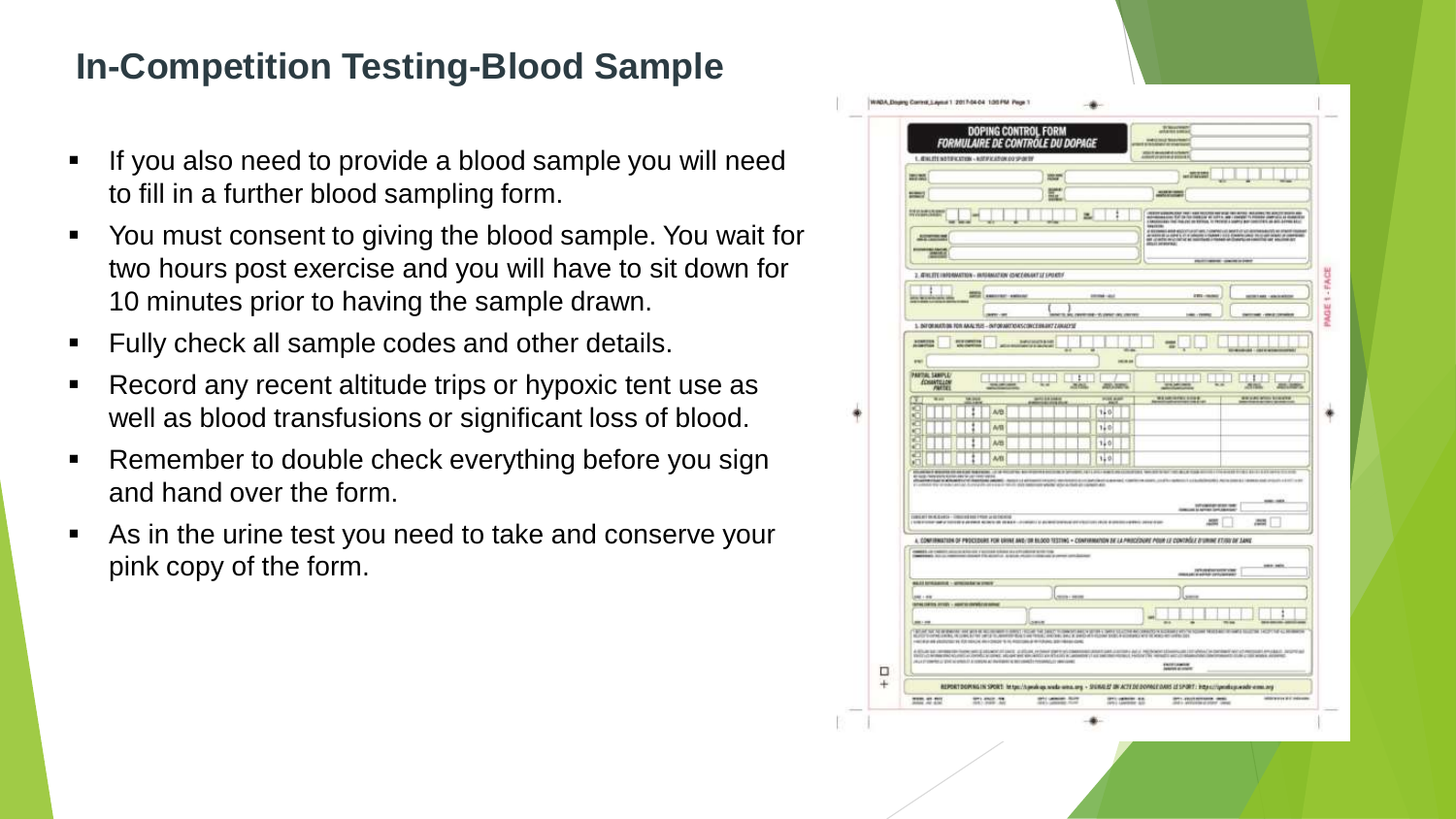#### **RTP & Out-of-Competition Testing**

 Athletes at the highest level of their sport are selected for what is known as a Registered Testing Pool, or RTP.

What is the Registered Testing Pool ?

- The RTP includes all athletes subject to Out of Competition testing.
- Athletes are required to provide full quarterly **whereabouts** details and a 60 minute, no notice, time slot where they can be found without fail.
- AIBA will concentrate it's testing on the RTP but can test any athlete at any time.
- The RTP is reviewed and updated on a regular basis.
- An athlete receives full notification of their addition to, and removal from, the RTP.
- Removal from the AIBA RTP does not mean removal from any national anti-doping organisation RTP.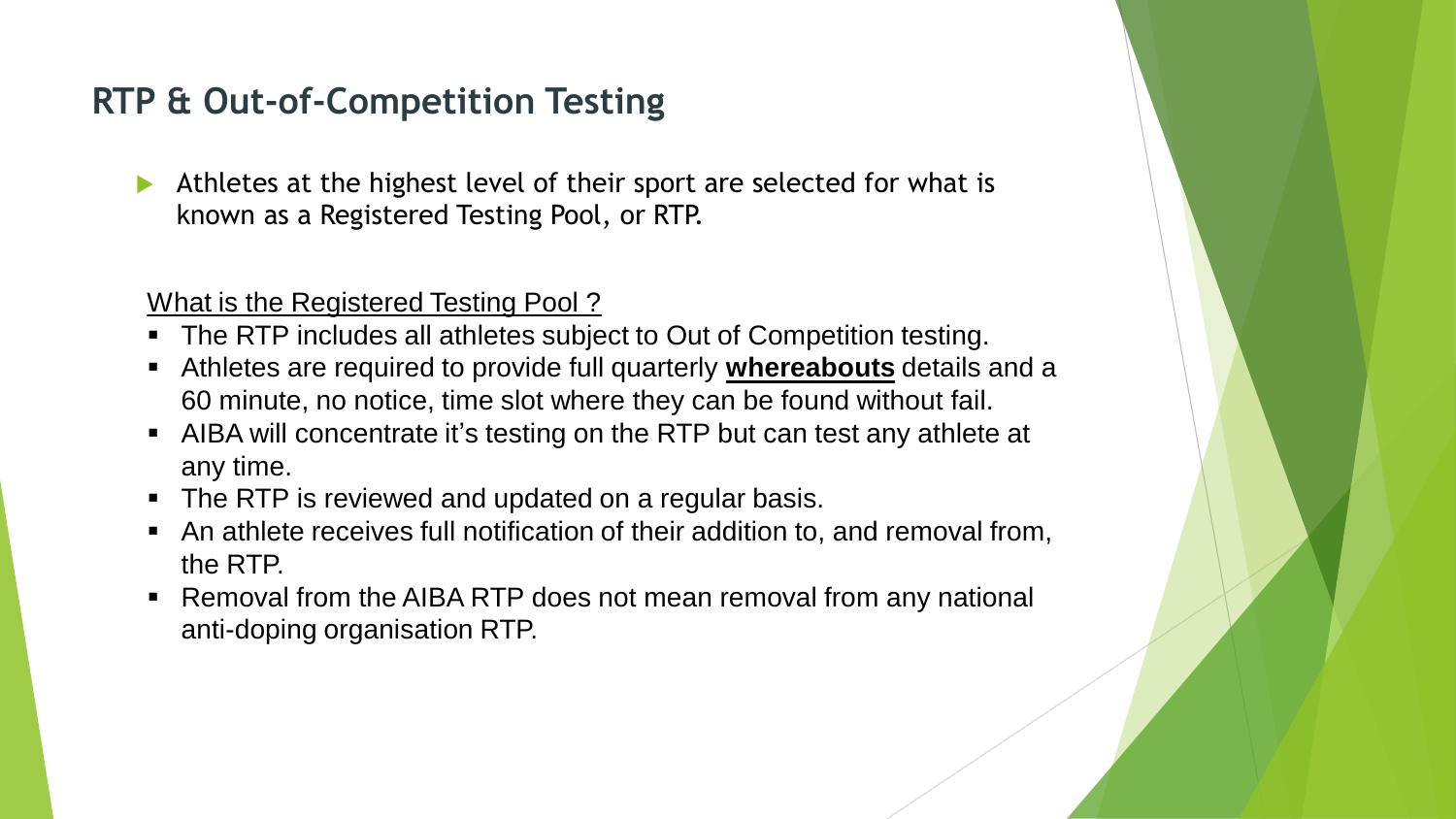#### **Whereabouts & ADAMS**

You must submit quarterly whereabouts details to ADAMS, including:

- A 60 minute daily slot where you can always be located & tested. This must be between 05:00 and 23:00 in the time zone of the location.
- An overnight residential address. Your home, temporary accommodation, a hotel etc.
- A mailing address for any formal notices.
- Any regular activity. Training, work etc. with a name, address and helpful explanations of all activities.
- Your competition schedule. Names, addresses and dates.
- Details of any travel longer than 24 hours where the above details cannot be provided. Flight numbers, airport or hotel layovers etc.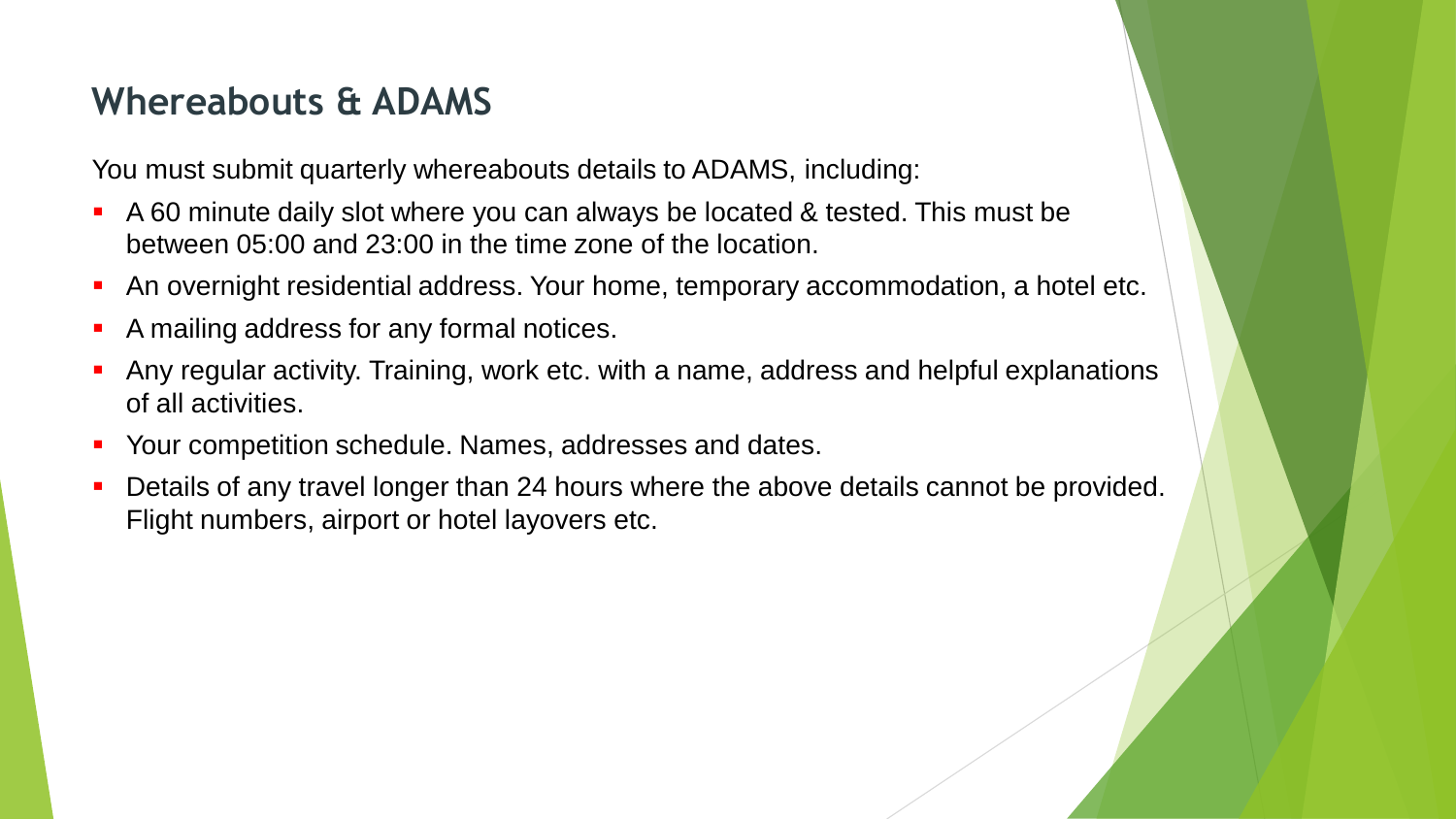#### **Whereabouts, ADAMS & Tips**

[whereabouts@aiba.org](mailto:whereabouts@aiba.org) will assist you if you have any questions.

- It's your ADAMS so take the time to learn how to use it and find your way around the site.
- Save any regularly used addresses and training locations to help speed up quarterly submissions.
- If you do put your 60 minute slot at a training location put a copy of your passport in your training bag and, just in case, take a separate copy or a photo on your phone to provide ID easily.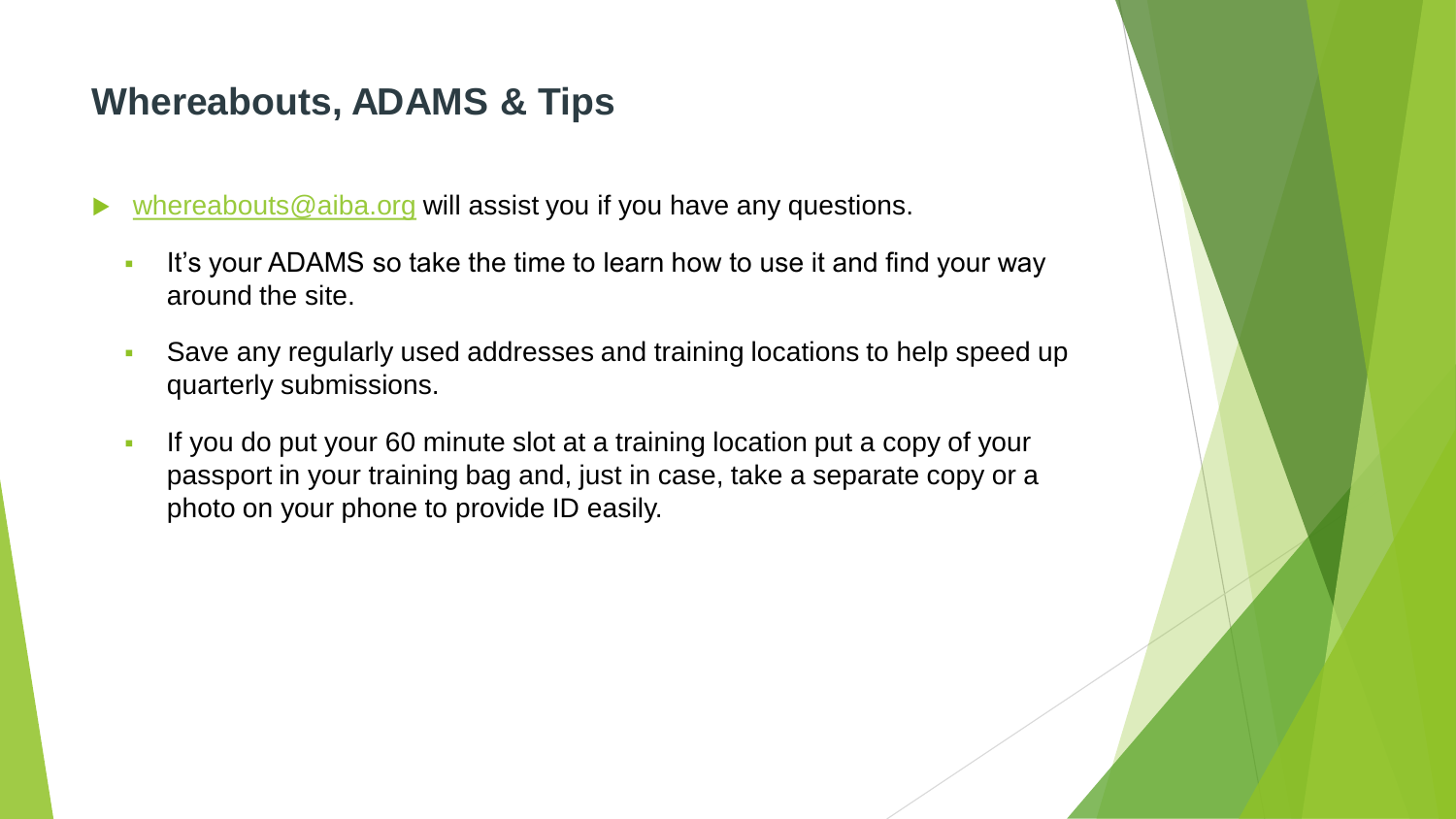## **Know the Risks**

#### **Case 1**

One day, you feel weak and dizzy when you get up in the morning. You feel that you might have caught a flu.

You go to see a doctor right away because the World Championships is coming up in 3 weeks and it is your final chance to qualify for the Olympic Games. Of course you don't want your preparation to be interrupted.

After examining you, the doctor prescribes you with some medicines. Almost immediately you feel much better after taking the medicine.

**What are the risks you see in the story?** 

Prohibited Substance List

TUEs

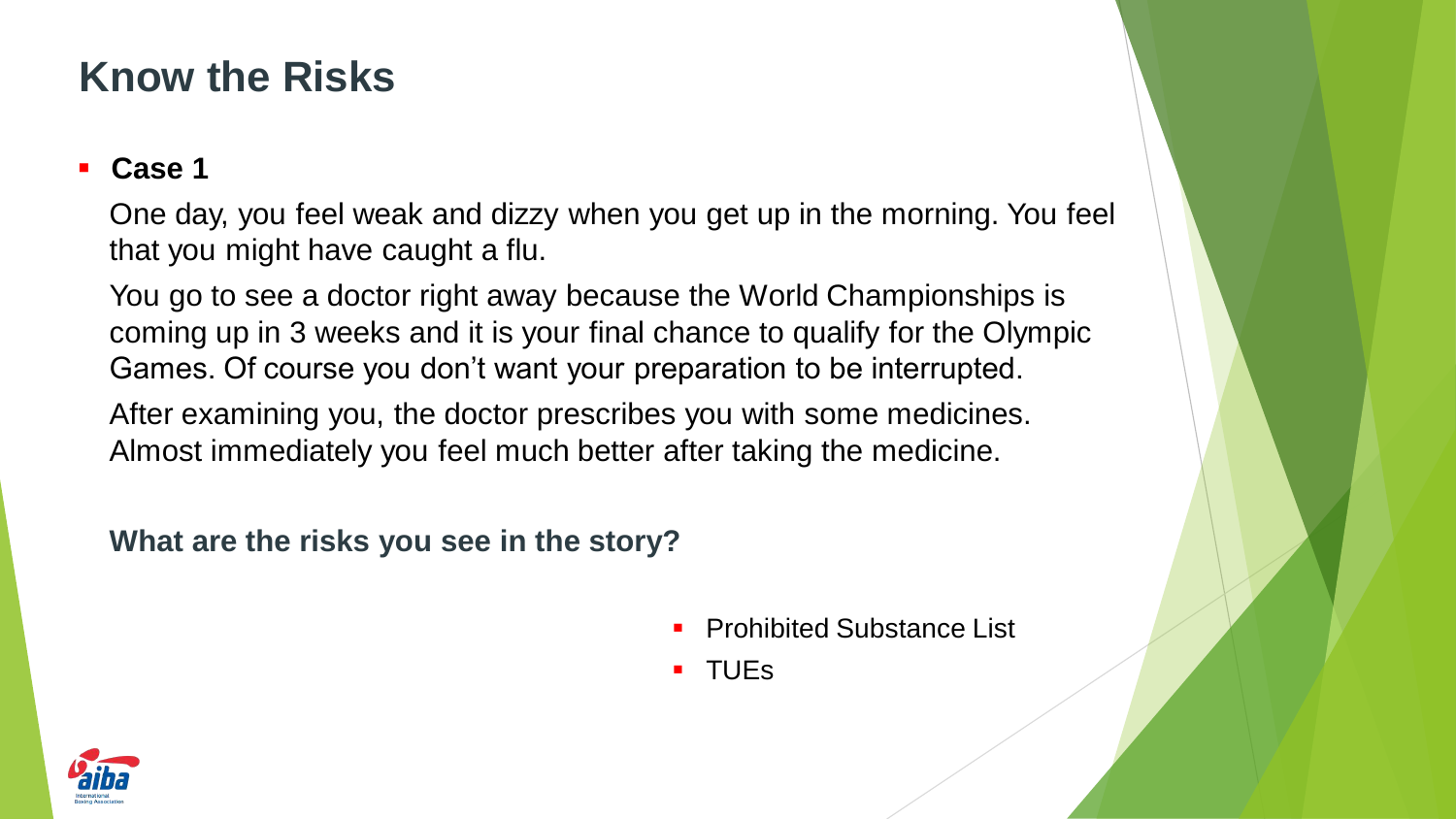## **What is a TUE?**

#### ▶ Better to be Safe than Sorry

- A Therapeutic Use Exemption (TUE) is an official medical document giving an athlete permission to take a medication that is ordinarily prohibited, for the treatment of a legitimate condition.
- It is only valid for a given period of time.
- It gives permission for the athlete to take the defined medication while competing without them registering a doping offence.
- Any TUE request to AIBA has to be submitted through the ADAMS system only. In accordance with the AIBA ADR, TUE applications should **be sent at least thirty (30) days before your next competition.**

For more Info https://www.aiba.org/therapeutic-use-exemptions-tues/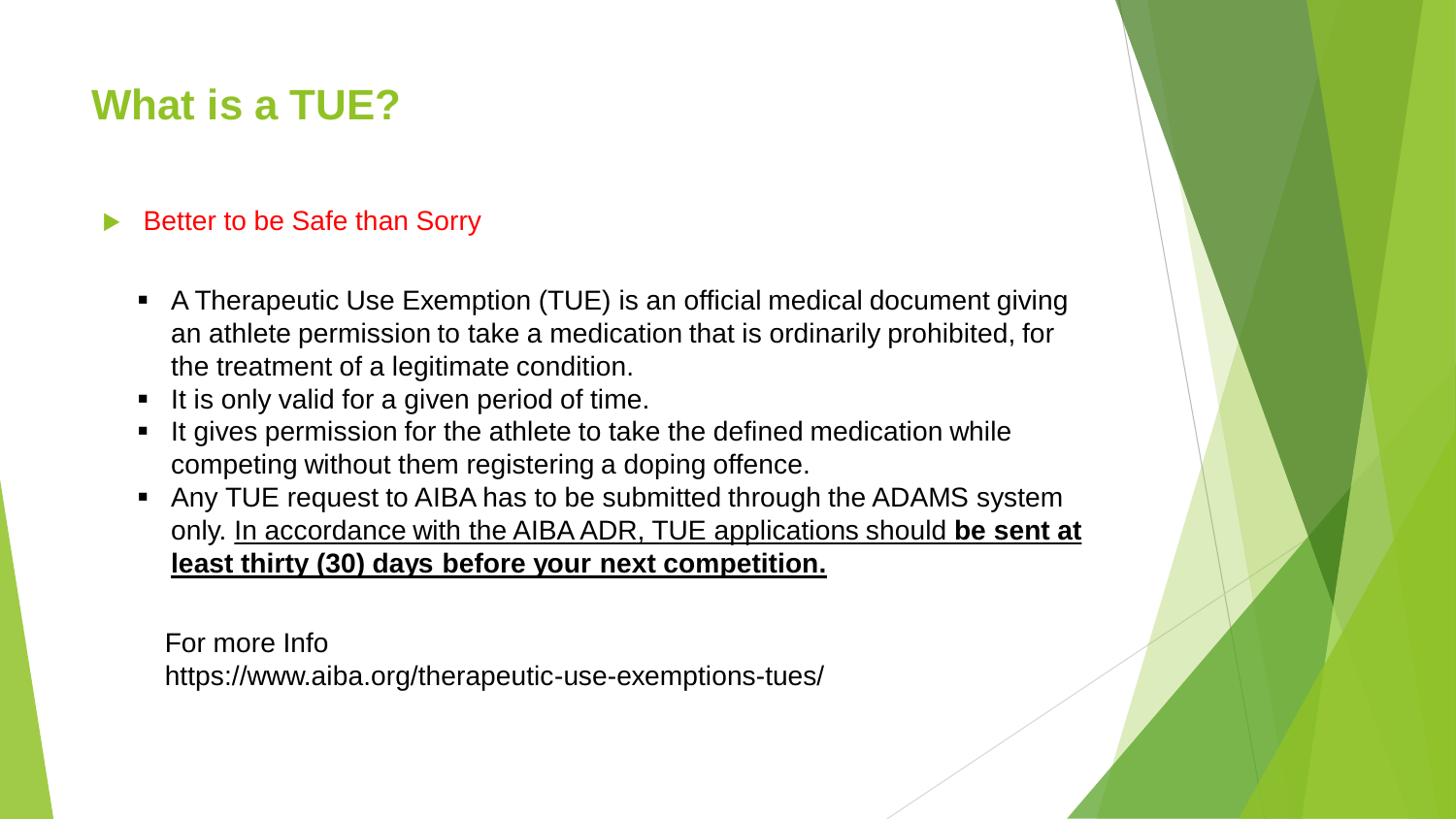## **Know Your Risks**

As an athlete you are solely responsible for whatever that is in your body at all times.

Our advice is simple:

### **IF IN DOUBT, DON'T TAKE IT.**